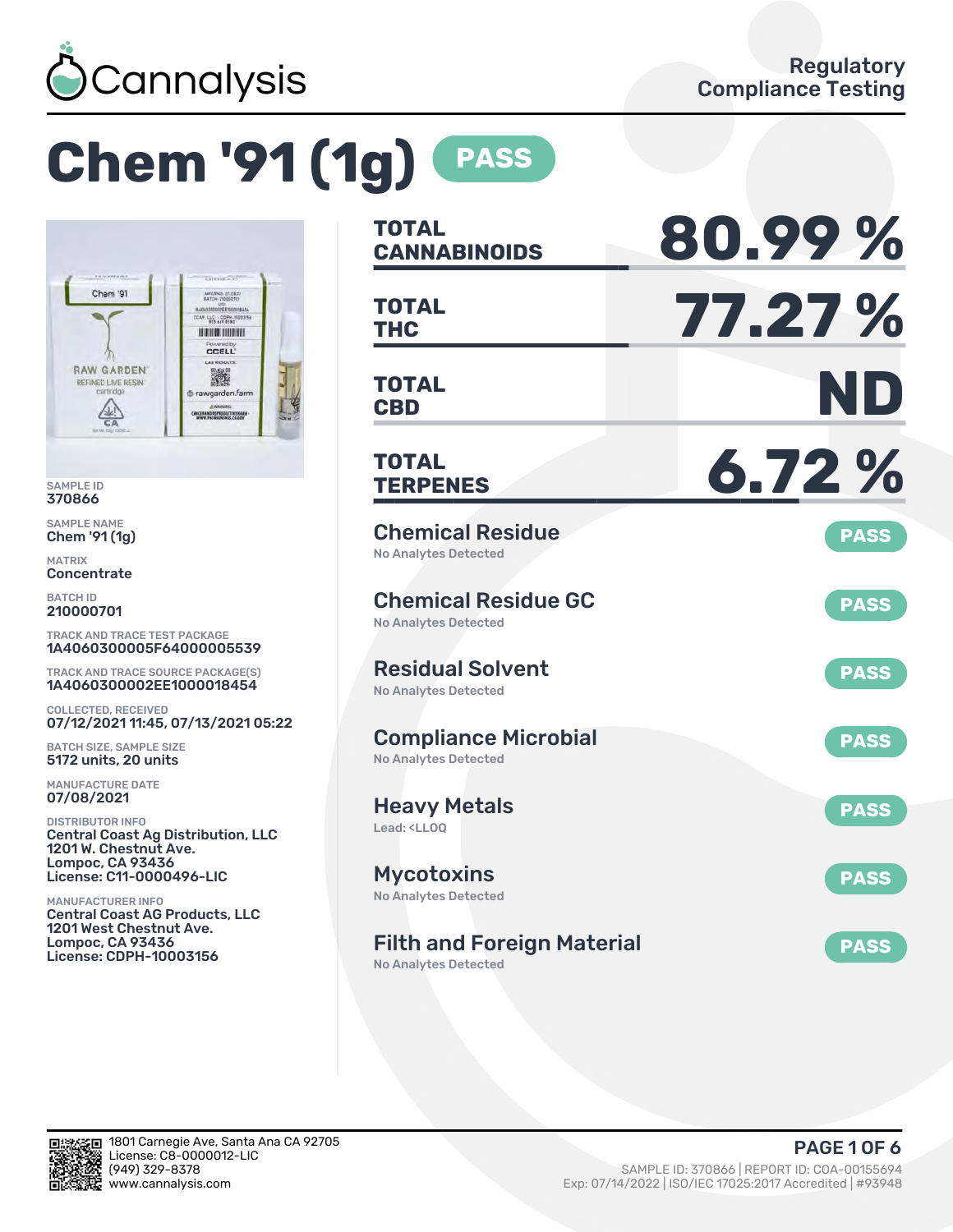

# CANNABINOID ANALYSIS

Total THC,CBD value(s) have been decarboxylated.

| TOTAL THC:          | 772.7 mg/g (77.27 %), 772.7 mg per package |
|---------------------|--------------------------------------------|
| TOTAL CBD:          | ND.                                        |
| TOTAL CANNABINOIDS: | 809.9 mg/g (80.99 %)                       |

UNIT OF MEASUREMENT: Milligrams per Gram(mg/g)

| <b>ANALYTE</b>         | <b>RESULT</b>         | LOD    | <b>LLOO</b> | <b>ANALYTE</b>   | <b>RESULT</b>       | <b>LOD</b> | <b>LLOO</b> |
|------------------------|-----------------------|--------|-------------|------------------|---------------------|------------|-------------|
| THCa                   | ND                    | 0.2000 | 0.4000      | CBD <sub>v</sub> | ND                  | 0.2000     | 0.4000      |
| D9THC                  | 772.7 mg/g (77.27 %)  | 0.2000 | 0.4000      | CBGa             | <b>ND</b>           | 0.2000     | 0.4000      |
| D8THC                  | ND                    | 0.2000 | 0.4000      | CBG              | 32.01 mg/g (3.201%) | 0.2000     | 0.4000      |
| <b>THC<sub>v</sub></b> | 5.142 mg/g (0.5142 %) | 0.2000 | 0.4000      | CBN              | ND                  | 0.2000     | 0.4000      |
| CBDa                   | ND                    | 0.2000 | 0.4000      | CBC              | ND                  | 0.2000     | 0.4000      |
| CBD                    | <b>ND</b>             | 0.2000 | 0.4000      |                  |                     |            |             |
|                        |                       |        |             |                  |                     |            |             |

#### ADDITIONAL INFORMATION

| Method:              | SOP-TECH-001 | Sample Prepped: 07/13/2021 14:38  | Sample Approved: 07/14/2021 12:58  |  |
|----------------------|--------------|-----------------------------------|------------------------------------|--|
| Instrument: UPLC-DAD |              | Sample Analyzed: 07/13/2021 16:45 | Prep-Analytical Batch: 30956-25125 |  |



## TERPENE ANALYSIS

TOTAL TERPENES: 67.20 mg/g (6.720 %)

| UNIT OF MEASUREMENT:    |                                                   | Milligrams per Gram(mg/g) |                 |  |  |  |  |
|-------------------------|---------------------------------------------------|---------------------------|-----------------|--|--|--|--|
| <b>ANALYTE</b>          | <b>RESULT</b>                                     | LOD                       | LL <sub>0</sub> |  |  |  |  |
| 3-Carene                | <b>ND</b>                                         | 1.000                     | 2.50            |  |  |  |  |
| Alpha cedrene           | <b>ND</b>                                         | 1.000                     | 2.50            |  |  |  |  |
| Alpha pinene            | 1.767 mg/g $(0.1767%)$                            | 0.1000                    | 1.0C            |  |  |  |  |
| Alpha terpineol         | <lloq< td=""><td>0.3260</td><td>0.65</td></lloq<> | 0.3260                    | 0.65            |  |  |  |  |
| Beta myrcene            | 23.01 mg/g (2.301 %)                              | 0.5000                    | 1.0C            |  |  |  |  |
| Borneol                 | <b>ND</b>                                         | 1.000                     | 2.50            |  |  |  |  |
| Camphor                 | <b>ND</b>                                         | 0.1000                    | 0.50            |  |  |  |  |
| Cedrol                  | <b>ND</b>                                         | 0.5000                    | 1.0C            |  |  |  |  |
| Cis nerolidol           | <b>ND</b>                                         | 2.500                     | 5.0(            |  |  |  |  |
| Fenchol                 | 1.563 mg/g $(0.1563\%)$                           | 0.5000                    | 1.0C            |  |  |  |  |
| Gamma terpinene         | <b>ND</b>                                         | 0.1000                    | 0.50            |  |  |  |  |
| Geranyl acetate         | ND                                                | 0.1000                    | 0.50            |  |  |  |  |
| Isoborneol              | <b>ND</b>                                         | 0.5000                    | 1.0C            |  |  |  |  |
| Limonene                | 18.59 mg/g (1.859 %)                              | 0.5000                    | 2.50            |  |  |  |  |
| Menthol                 | ND.                                               | 1.000                     | 2.50            |  |  |  |  |
| Ocimene 2               | <ll00< td=""><td>0.3450</td><td>1.72</td></ll00<> | 0.3450                    | 1.72            |  |  |  |  |
| P-mentha-1,5-diene ND   |                                                   | 0.5000                    | 1.0C            |  |  |  |  |
| Sabinene                | ND.                                               | 0.5000                    | 1.0C            |  |  |  |  |
| Trans beta farnesene ND |                                                   | 2.500                     | 5.0(            |  |  |  |  |
| Trans nerolidol         | <b>ND</b>                                         | 0.5000                    | 2.50            |  |  |  |  |

| <b>ANALYTE</b>          | <b>RESULT</b>                                                                                                                                          | <b>LOD</b> | <b>LLOQ</b> | <b>ANALYTE</b>         | <b>RESULT</b>                                       | <b>LOD</b> | <b>LLOQ</b> |
|-------------------------|--------------------------------------------------------------------------------------------------------------------------------------------------------|------------|-------------|------------------------|-----------------------------------------------------|------------|-------------|
| 3-Carene                | <b>ND</b>                                                                                                                                              | 1.000      | 2.500       | Alpha bisabolol        | <lloq< td=""><td>0.1000</td><td>0.5000</td></lloq<> | 0.1000     | 0.5000      |
| Alpha cedrene           | <b>ND</b>                                                                                                                                              | 1.000      | 2.500       | Alpha humulene         | 1.747 mg/g (0.1747 %)                               | 0.5000     | 1.000       |
| Alpha pinene            | 1.767 mg/g (0.1767 %)                                                                                                                                  | 0.1000     | 1.000       | Alpha terpinene        | <b>ND</b>                                           | 0.5000     | 1.000       |
| Alpha terpineol         | <lloq< td=""><td>0.3260</td><td>0.6520</td><td>Beta caryophyllene</td><td>9.021 mg/g <math>(0.9021\%)</math></td><td>0.5000</td><td>1.000</td></lloq<> | 0.3260     | 0.6520      | Beta caryophyllene     | 9.021 mg/g $(0.9021\%)$                             | 0.5000     | 1.000       |
| Beta myrcene            | 23.01 mg/g (2.301 %)                                                                                                                                   | 0.5000     | 1.000       | Beta pinene            | 2.662 mg/g $(0.2662\%)$                             | 0.6070     | 1.214       |
| Borneol                 | <b>ND</b>                                                                                                                                              | 1.000      | 2.500       | Camphene               | <b>ND</b>                                           | 0.5000     | 1.000       |
| Camphor                 | <b>ND</b>                                                                                                                                              | 0.1000     | 0.5000      | Caryophyllene oxide ND |                                                     | 0.5000     | 2.500       |
| Cedrol                  | <b>ND</b>                                                                                                                                              | 0.5000     | 1.000       | Cis geraniol           | <b>ND</b>                                           | 1.000      | 2.500       |
| Cis nerolidol           | <b>ND</b>                                                                                                                                              | 2.500      | 5.000       | Eucalyptol             | <b>ND</b>                                           | 0.1000     | 0.5000      |
| Fenchol                 | 1.563 mg/g $(0.1563\%)$                                                                                                                                | 0.5000     | 1.000       | Fenchone               | <b>ND</b>                                           | 0.1000     | 0.5000      |
| Gamma terpinene         | <b>ND</b>                                                                                                                                              | 0.1000     | 0.5000      | Gamma terpineol        | <b>ND</b>                                           | 0.2090     | 0.5230      |
| Geranyl acetate         | ND.                                                                                                                                                    | 0.1000     | 0.5000      | Guaiol                 | <b>ND</b>                                           | 2.500      | 5.000       |
| Isoborneol              | <b>ND</b>                                                                                                                                              | 0.5000     | 1.000       | Isopulegol             | <b>ND</b>                                           | 2.500      | 5.000       |
| Limonene                | 18.59 mg/g (1.859 %)                                                                                                                                   | 0.5000     | 2.500       | Linalool               | 4.987 mg/g (0.4987 %)                               | 0.5000     | 1.000       |
| Menthol                 | <b>ND</b>                                                                                                                                              | 1.000      | 2.500       | Ocimene 1              | <b>ND</b>                                           | 0.1550     | 0.3100      |
| Ocimene 2               | <lloq< td=""><td>0.3450</td><td>1.725</td><td>P-cymene</td><td><b>ND</b></td><td>0.5230</td><td>1.045</td></lloq<>                                     | 0.3450     | 1.725       | P-cymene               | <b>ND</b>                                           | 0.5230     | 1.045       |
| P-mentha-1,5-diene ND   |                                                                                                                                                        | 0.5000     | 1.000       | Pulegone               | <b>ND</b>                                           | 0.1000     | 0.5000      |
| Sabinene                | <b>ND</b>                                                                                                                                              | 0.5000     | 1.000       | Terpinolene            | 3.866 mg/g $(0.3866\%)$                             | 0.1000     | 0.5000      |
| Trans beta farnesene ND |                                                                                                                                                        | 2.500      | 5.000       | Trans geraniol         | <b>ND</b>                                           | 0.5000     | 2.500       |
| Trans nerolidol         | <b>ND</b>                                                                                                                                              | 0.5000     | 2.500       | Valencene              | <b>ND</b>                                           | 0.5000     | 1.000       |

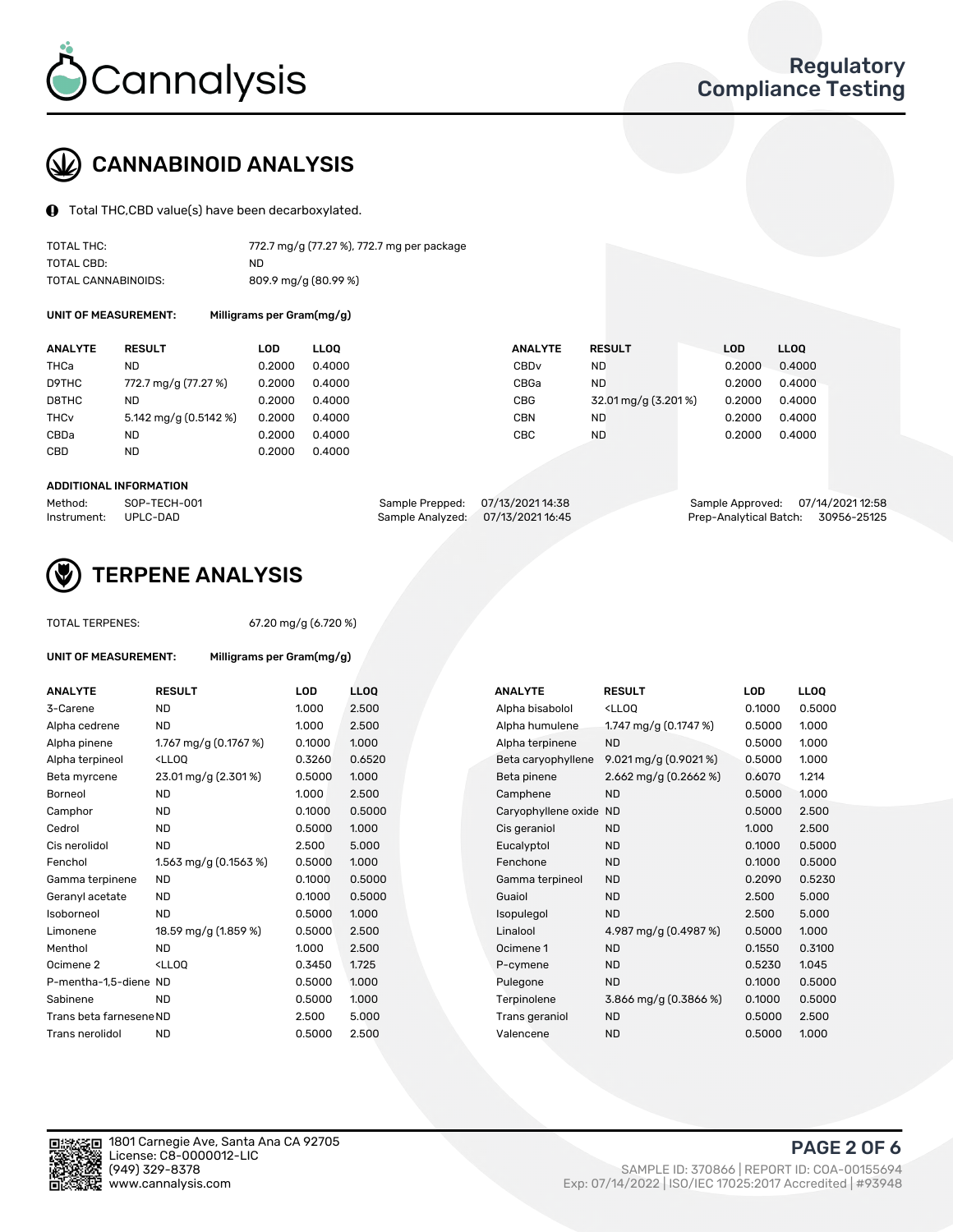

## Regulatory Compliance Testing

#### ADDITIONAL INFORMATION

Sample Analyzed: 07/13/2021 15:08

Method: SOP-TECH-027 Sample Prepped: 07/13/2021 15:07 Sample Approved: 07/14/2021 13:08



CHEMICAL RESIDUE ANALYSIS PASS

UNIT OF MEASUREMENT: Micrograms per Gram(ug/g)

| <b>ANALYTE</b>  | <b>RESULT</b> | LOD    | LLOQ   | <b>ACTION LEVEL</b> |      | <b>ANALYTE</b>      | <b>RESULT</b> | <b>LOD</b> | <b>LLOQ</b> | <b>ACTION LEVEL</b> |      |
|-----------------|---------------|--------|--------|---------------------|------|---------------------|---------------|------------|-------------|---------------------|------|
| Abamectin       | <b>ND</b>     | 0.0200 | 0.0400 | 0.1000              | Pass | Acephate            | <b>ND</b>     | 0.0200     | 0.0400      | 0.1000              | Pass |
| Acequinocyl     | <b>ND</b>     | 0.0200 | 0.0400 | 0.1000              | Pass | Acetamiprid         | <b>ND</b>     | 0.0200     | 0.0400      | 0.1000              | Pass |
| Aldicarb        | <b>ND</b>     | 0.0200 | 0.0400 | 0.0                 | Pass | Azoxystrobin        | <b>ND</b>     | 0.0200     | 0.0400      | 0.1000              | Pass |
| Bifenazate      | <b>ND</b>     | 0.0200 | 0.0400 | 0.1000              | Pass | Bifenthrin          | <b>ND</b>     | 0.0200     | 0.0400      | 3.000               | Pass |
| <b>Boscalid</b> | <b>ND</b>     | 0.0200 | 0.0400 | 0.1000              | Pass | Carbaryl            | <b>ND</b>     | 0.0200     | 0.0400      | 0.5000              | Pass |
| Carbofuran      | <b>ND</b>     | 0.0200 | 0.0400 | 0.0                 | Pass | Chlorantraniliprole | <b>ND</b>     | 0.0200     | 0.0400      | 10.00               | Pass |
| Clofentezine    | <b>ND</b>     | 0.0200 | 0.0400 | 0.1000              | Pass | Coumaphos           | <b>ND</b>     | 0.0200     | 0.0400      | 0.0                 | Pass |
| Cyfluthrin      | <b>ND</b>     | 0.4000 | 1.000  | 2.000               | Pass | Cypermethrin        | <b>ND</b>     | 0.4000     | 1.000       | 1.000               | Pass |
| Daminozide      | <b>ND</b>     | 0.0200 | 0.0400 | 0.0                 | Pass | Diazinon            | <b>ND</b>     | 0.0200     | 0.0400      | 0.1000              | Pass |
| Dichlorvos      | <b>ND</b>     | 0.0200 | 0.0400 | 0.0                 | Pass | Dimethoate          | <b>ND</b>     | 0.0200     | 0.0400      | 0.0                 | Pass |
| Dimethomorph    | <b>ND</b>     | 0.0200 | 0.0400 | 2.000               | Pass | Ethoprophos         | <b>ND</b>     | 0.0200     | 0.0400      | 0.0                 | Pass |
| Etofenprox      | <b>ND</b>     | 0.0200 | 0.0400 | 0.0                 | Pass | Etoxazole           | <b>ND</b>     | 0.0200     | 0.0400      | 0.1000              | Pass |
| Fenhexamid      | <b>ND</b>     | 0.0200 | 0.0400 | 0.1000              | Pass | Fenoxycarb          | <b>ND</b>     | 0.0200     | 0.0400      | 0.0                 | Pass |
| Fenpyroximate   | <b>ND</b>     | 0.0200 | 0.0400 | 0.1000              | Pass | Fipronil            | <b>ND</b>     | 0.0400     | 0.1000      | 0.0                 | Pass |
| Flonicamid      | <b>ND</b>     | 0.0200 | 0.0400 | 0.1000              | Pass | Fludioxonil         | <b>ND</b>     | 0.0200     | 0.0400      | 0.1000              | Pass |
| Hexythiazox     | <b>ND</b>     | 0.0200 | 0.0400 | 0.1000              | Pass | Imazalil            | <b>ND</b>     | 0.0200     | 0.0400      | 0.0                 | Pass |
| Imidacloprid    | <b>ND</b>     | 0.0200 | 0.0400 | 5.000               | Pass | Kresoxim methyl     | <b>ND</b>     | 0.0200     | 0.0400      | 0.1000              | Pass |
| Malathion       | <b>ND</b>     | 0.0200 | 0.0400 | 0.5000              | Pass | Metalaxyl           | <b>ND</b>     | 0.0200     | 0.0400      | 2.000               | Pass |
| Methiocarb      | <b>ND</b>     | 0.0200 | 0.0400 | 0.0                 | Pass | Methomyl            | <b>ND</b>     | 0.0200     | 0.0400      | 1.000               | Pass |
| Mevinphos       | <b>ND</b>     | 0.0200 | 0.0400 | 0.0                 | Pass | Myclobutanil        | <b>ND</b>     | 0.0200     | 0.0400      | 0.1000              | Pass |
| Naled           | <b>ND</b>     | 0.0200 | 0.0400 | 0.1000              | Pass | Oxamyl              | <b>ND</b>     | 0.0200     | 0.0400      | 0.5000              | Pass |
| Paclobutrazol   | <b>ND</b>     | 0.0200 | 0.0400 | 0.0                 | Pass | Permethrins         | <b>ND</b>     | 0.0400     | 0.1000      | 0.5000              | Pass |
| Phosmet         | <b>ND</b>     | 0.0200 | 0.0400 | 0.1000              | Pass | Piperonyl butoxide  | <b>ND</b>     | 0.0200     | 0.0400      | 3.000               | Pass |
| Prallethrin     | <b>ND</b>     | 0.0200 | 0.0400 | 0.1000              | Pass | Propiconazole       | <b>ND</b>     | 0.0200     | 0.0400      | 0.1000              | Pass |
| Propoxur        | <b>ND</b>     | 0.0200 | 0.0400 | 0.0                 | Pass | Pyrethrins          | <b>ND</b>     | 0.0200     | 0.0400      | 0.5000              | Pass |
| Pyridaben       | <b>ND</b>     | 0.0200 | 0.0400 | 0.1000              | Pass | Spinetoram          | <b>ND</b>     | 0.0200     | 0.0400      | 0.1000              | Pass |
| Spinosad        | <b>ND</b>     | 0.0300 | 0.0700 | 0.1000              | Pass | Spiromesifen        | <b>ND</b>     | 0.0200     | 0.0400      | 0.1000              | Pass |
| Spirotetramat   | <b>ND</b>     | 0.0200 | 0.0400 | 0.1000              | Pass | Spiroxamine         | <b>ND</b>     | 0.0200     | 0.0400      | 0.0                 | Pass |
| Tebuconazole    | <b>ND</b>     | 0.0200 | 0.0400 | 0.1000              | Pass | Thiacloprid         | <b>ND</b>     | 0.0200     | 0.0400      | 0.0                 | Pass |
| Thiamethoxam    | <b>ND</b>     | 0.0200 | 0.0400 | 5.000               | Pass | Trifloxystrobin     | <b>ND</b>     | 0.0200     | 0.0400      | 0.1000              | Pass |

#### ADDITIONAL INFORMATION

Method: SOP-TECH-002 Sample Prepped: 07/13/2021 15:08 Sample Approved: 07/14/2021 10:00 Prep-Analytical Batch: 30953-25120

PAGE 3 OF 6

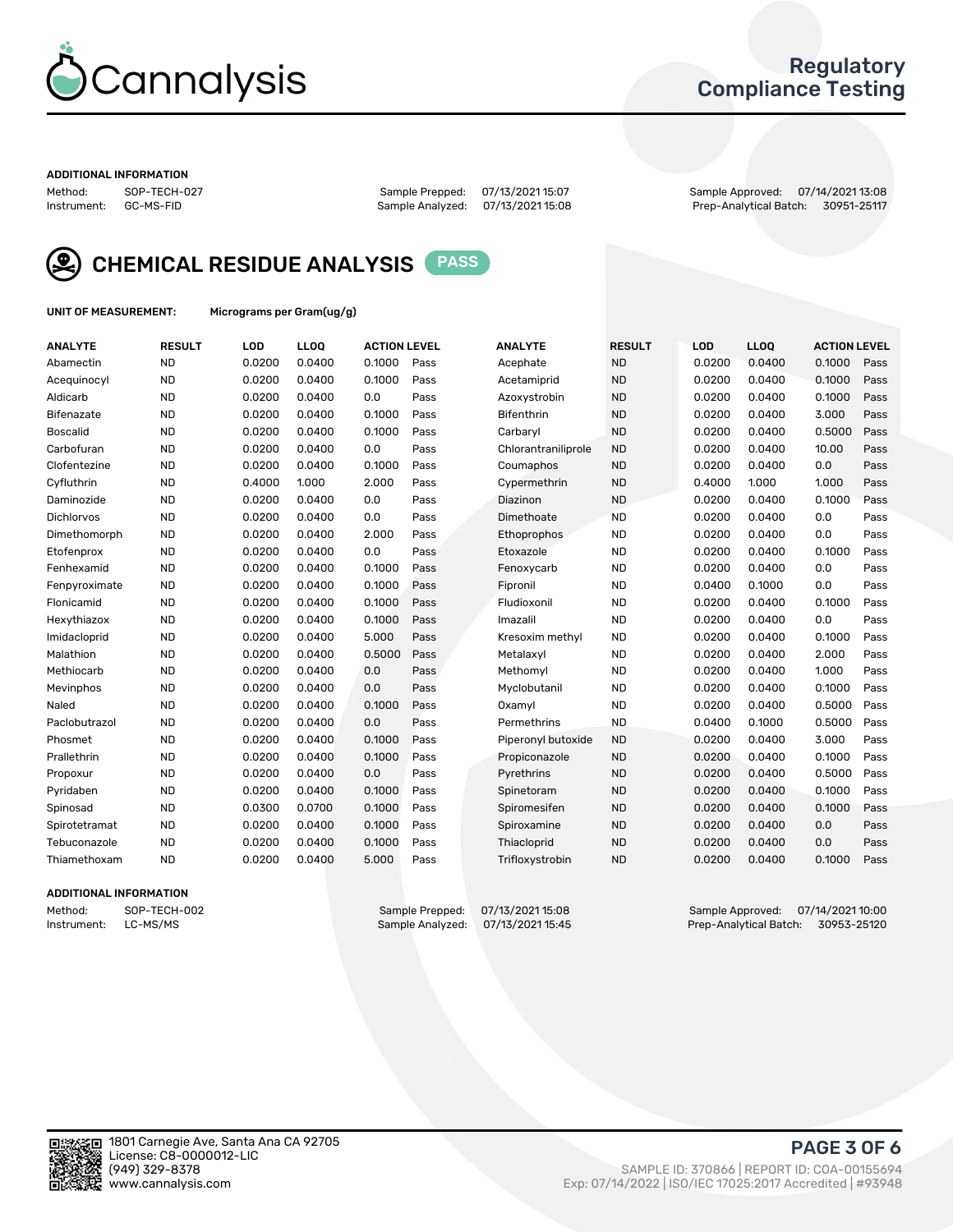

## CHEMICAL RESIDUE GC ANALYSIS PASS

| UNIT OF MEASUREMENT: | Micrograms |
|----------------------|------------|
|                      |            |

per Gram(ug/g)

| <b>ANALYTE</b>                                   | <b>RESULT</b>            | LOD    | <b>LLOO</b> | <b>ACTION LEVEL</b> |                                     | <b>ANALYTE</b>                       | <b>RESULT</b> | LOD              | <b>LLOO</b>            | <b>ACTION LEVEL</b>             |      |
|--------------------------------------------------|--------------------------|--------|-------------|---------------------|-------------------------------------|--------------------------------------|---------------|------------------|------------------------|---------------------------------|------|
| Captan                                           | <b>ND</b>                | 0.1000 | 0.2000      | 0.7000              | Pass                                | Chlordane                            | <b>ND</b>     | 0.0109           | 0.0136                 | 0.0                             | Pass |
| Methyl parathion                                 | <b>ND</b>                | 0.0400 | 0.1000      | 0.0                 | Pass                                | <b>PCNB</b>                          | <b>ND</b>     | 0.0200           | 0.0400                 | 0.1000                          | Pass |
| Chlorfenapyr                                     | <b>ND</b>                | 0.0800 | 0.1000      | 0.0                 | Pass                                | Chlorpyrifos                         | <b>ND</b>     | 0.0800           | 0.1000                 | 0.0                             | Pass |
| ADDITIONAL INFORMATION<br>Method:<br>Instrument: | SOP-TECH-010<br>GC-MS/MS |        |             |                     | Sample Prepped:<br>Sample Analyzed: | 07/13/2021 15:09<br>07/13/2021 15:46 |               | Sample Approved: | Prep-Analytical Batch: | 07/14/2021 16:35<br>30954-25121 |      |

## RESIDUAL SOLVENT ANALYSIS PASS

UNIT OF MEASUREMENT: Micrograms per Gram(ug/g)

| <b>ANALYTE</b>       | <b>RESULT</b> | LOD    | <b>LLOO</b> | <b>ACTION LEVEL</b> |      | <b>ANALYTE</b>           | <b>RESULT</b> | LOD    | LLOO  | <b>ACTION LEVEL</b> |      |
|----------------------|---------------|--------|-------------|---------------------|------|--------------------------|---------------|--------|-------|---------------------|------|
| Acetone              | <b>ND</b>     | 50.00  | 100.0       | 5000                | Pass | Acetonitrile             | <b>ND</b>     | 50.00  | 100.0 | 410.0               | Pass |
| Benzene              | <b>ND</b>     | 0.5000 | 1.000       | 1.000               | Pass | <b>Butane</b>            | <b>ND</b>     | 50.00  | 100.0 | 5000                | Pass |
| Chloroform           | <b>ND</b>     | 0.5000 | 1.000       | 1.000               | Pass | Ethanol                  | <b>ND</b>     | 50.00  | 100.0 | 5000                | Pass |
| <b>Ethyl Acetate</b> | <b>ND</b>     | 50.00  | 100.0       | 5000                | Pass | <b>Ethyl Ether</b>       | <b>ND</b>     | 50.00  | 100.0 | 5000                | Pass |
| Ethylene oxide       | <b>ND</b>     | 0.5000 | 1.000       | 1.000               | Pass | Heptane                  | <b>ND</b>     | 50.00  | 100.0 | 5000                | Pass |
| Hexane               | <b>ND</b>     | 50.00  | 100.0       | 290.0               | Pass | <b>Isopropyl Alcohol</b> | <b>ND</b>     | 50.00  | 100.0 | 5000                | Pass |
| Methanol             | <b>ND</b>     | 50.00  | 100.0       | 3000                | Pass | Methylene chloride       | <b>ND</b>     | 0.5000 | 1.000 | 1.000               | Pass |
| Pentane              | <b>ND</b>     | 50.00  | 100.0       | 5000                | Pass | Propane                  | <b>ND</b>     | 50.00  | 200.0 | 5000                | Pass |
| Toluene              | <b>ND</b>     | 50.00  | 100.0       | 890.0               | Pass | Xvlenes                  | <b>ND</b>     | 50.08  | 100.0 | 2170                | Pass |
| Trichloroethylene    | <b>ND</b>     | 0.5000 | 1.000       | 1.000               | Pass | 1.2-Dichloroethane       | <b>ND</b>     | 0.5000 | 1.000 | 1.000               | Pass |

#### ADDITIONAL INFORMATION

Method: SOP-TECH-021 Sample Prepped: 07/13/2021 17:55 Sample Approved: 07/14/2021 12:48<br>Instrument: HS-GC-MS/FID Sample Analyzed: 07/13/2021 18:18 Prep-Analytical Batch: 30966-25129 Prep-Analytical Batch: 30966-25129



UNIT OF MEASUREMENT: Cycle Threshold (Ct)

| <b>ANALYTE</b>                        | <b>RESULT</b>          | LOD   | <b>LLOO</b> | <b>ACTION LEVEL</b> |                  | <b>ANALYTE</b> | <b>RESULT</b> | LOD              | <b>LLOO</b>      |     | <b>ACTION LEVEL</b> |
|---------------------------------------|------------------------|-------|-------------|---------------------|------------------|----------------|---------------|------------------|------------------|-----|---------------------|
| A.fumigatus                           | <b>ND</b>              | 33.00 | 0.0         | 0.0                 | Pass             | A. flavus      | <b>ND</b>     | 33.00            | 0.0              | 0.0 | Pass                |
| A. niger                              | <b>ND</b>              | 33.00 | 0.0         | 0.0                 | Pass             | A. terreus     | <b>ND</b>     | 33.00            | 0.0              | 0.0 | Pass                |
| <b>STEC</b>                           | <b>ND</b>              | 33.00 | 0.0         | 0.0                 | Pass             | Salmonella spp | <b>ND</b>     | 33.00            | 0.0              | 0.0 | Pass                |
|                                       | ADDITIONAL INFORMATION |       |             |                     |                  |                |               |                  |                  |     |                     |
| SOP-TECH-016, SOP-TECH-022<br>Method: |                        |       |             | Sample Prepped:     | 07/14/2021 07:05 |                |               | Sample Approved: | 07/14/2021 13:00 |     |                     |

Instrument: qPCR Sample Analyzed: 07/14/2021 07:11 Prep-Analytical Batch: 30973-25141

PAGE 4 OF 6

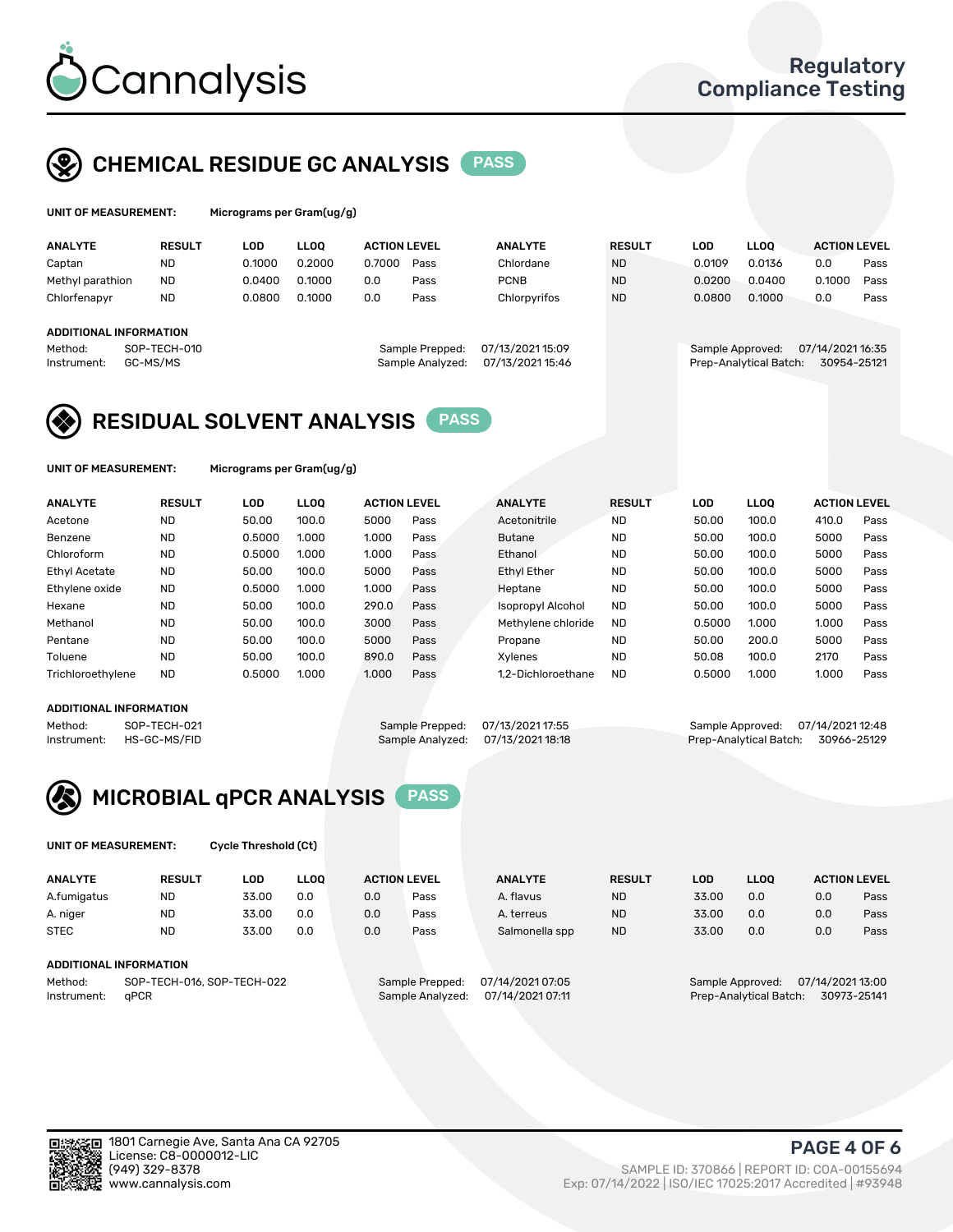



| UNIT OF MEASUREMENT:                                                                                                                                                                                          |               | Micrograms per Gram(ug/g)                    |             |                     |                  |               |            |                                            |                                 |
|---------------------------------------------------------------------------------------------------------------------------------------------------------------------------------------------------------------|---------------|----------------------------------------------|-------------|---------------------|------------------|---------------|------------|--------------------------------------------|---------------------------------|
| <b>ANALYTE</b>                                                                                                                                                                                                | <b>RESULT</b> | <b>LOD</b>                                   | <b>LLOO</b> | <b>ACTION LEVEL</b> | <b>ANALYTE</b>   | <b>RESULT</b> | <b>LOD</b> | <b>LLOO</b>                                | <b>ACTION LEVEL</b>             |
| Arsenic                                                                                                                                                                                                       | <b>ND</b>     | 0.0120                                       | 0.1000      | 0.2000<br>Pass      | Cadmium          | <b>ND</b>     | 0.0072     | 0.0500                                     | 0.2000<br>Pass                  |
| Lead                                                                                                                                                                                                          | $<$ LLOO      | 0.0068                                       | 0.0500      | 0.5000<br>Pass      | Mercury          | <b>ND</b>     | 0.0060     | 0.0500                                     | 0.1000<br>Pass                  |
| <b>ADDITIONAL INFORMATION</b><br>SOP-TECH-013<br>07/13/2021 16:00<br>Method:<br>Sample Prepped:<br>07/13/2021 16:01<br>ICP-MS<br>Sample Analyzed:<br>Instrument:<br><b>MYCOTOXINS ANALYSIS</b><br><b>PASS</b> |               |                                              |             |                     |                  |               |            | Sample Approved:<br>Prep-Analytical Batch: | 07/14/2021 14:18<br>30950-25122 |
| UNIT OF MEASUREMENT:<br><b>ANALYTE</b>                                                                                                                                                                        | <b>RESULT</b> | Micrograms per Kilogram(ug/kg)<br><b>LOD</b> | <b>LLOO</b> | <b>ACTION LEVEL</b> | <b>ANALYTE</b>   | <b>RESULT</b> | <b>LOD</b> | <b>LLOO</b>                                | <b>ACTION LEVEL</b>             |
| Aflatoxin B1                                                                                                                                                                                                  | ND.           | 1.000                                        | 2.000       | N/A                 | Aflatoxin B2     | <b>ND</b>     | 2.000      | 5.000                                      | N/A                             |
| Aflatoxin G1                                                                                                                                                                                                  | ND.           | 2.000                                        | 5.000       | N/A                 | Aflatoxin G2     | <b>ND</b>     | 2.000      | 5.000                                      | N/A                             |
| <b>Total Aflatoxins</b>                                                                                                                                                                                       | <b>ND</b>     | 10.00                                        | 14.00       | 20.00<br>Pass       | Ochratoxin A     | <b>ND</b>     | 1.000      | 2.000                                      | 20.00<br>Pass                   |
| <b>ADDITIONAL INFORMATION</b><br>Method:                                                                                                                                                                      | SOP-TECH-020  |                                              |             | Sample Prepped:     | 07/13/2021 16:55 |               |            | Sample Approved:                           | 07/14/2021 11:56                |



| UNIT OF MEASUREMENT: |  |
|----------------------|--|
|----------------------|--|

Filth and Foreign Matter (%, #/3g)

| <b>RESULT</b>     | LOD                                    | <b>LLOO</b> | <b>ACTION LEVEL</b> |      | <b>ANALYTE</b>   | <b>RESULT</b>    | LOD                                   | <b>LLOO</b> | <b>ACTION LEVEL</b> |      |
|-------------------|----------------------------------------|-------------|---------------------|------|------------------|------------------|---------------------------------------|-------------|---------------------|------|
| <b>ND</b>         | 0.0                                    | 0.0         | 1.000               | Pass | <b>IFM</b>       | <b>ND</b>        | 0.0                                   | 0.0         | 25.00               | Pass |
| <b>ND</b>         | 0.0                                    | 0.0         | 25.00               | Pass | <b>SSCD</b>      | <b>ND</b>        | 0.0                                   | 0.0         | 25.00               | Pass |
|                   |                                        |             |                     |      |                  |                  |                                       |             |                     |      |
|                   |                                        |             |                     |      |                  |                  |                                       |             |                     |      |
|                   |                                        |             | Sample Prepped:     |      | 07/14/2021 14:54 |                  | 07/14/2021 15:01<br>Sample Approved:  |             |                     |      |
| Visual Inspection |                                        |             |                     |      | 07/14/2021 14:55 |                  | Prep-Analytical Batch:<br>31010-25166 |             |                     |      |
|                   | ADDITIONAL INFORMATION<br>SOP-TECH-009 |             |                     |      |                  | Sample Analyzed: |                                       |             |                     |      |

Instrument: LC-MS/MS Sample Analyzed: 07/13/2021 16:56 Prep-Analytical Batch: 30963-25127